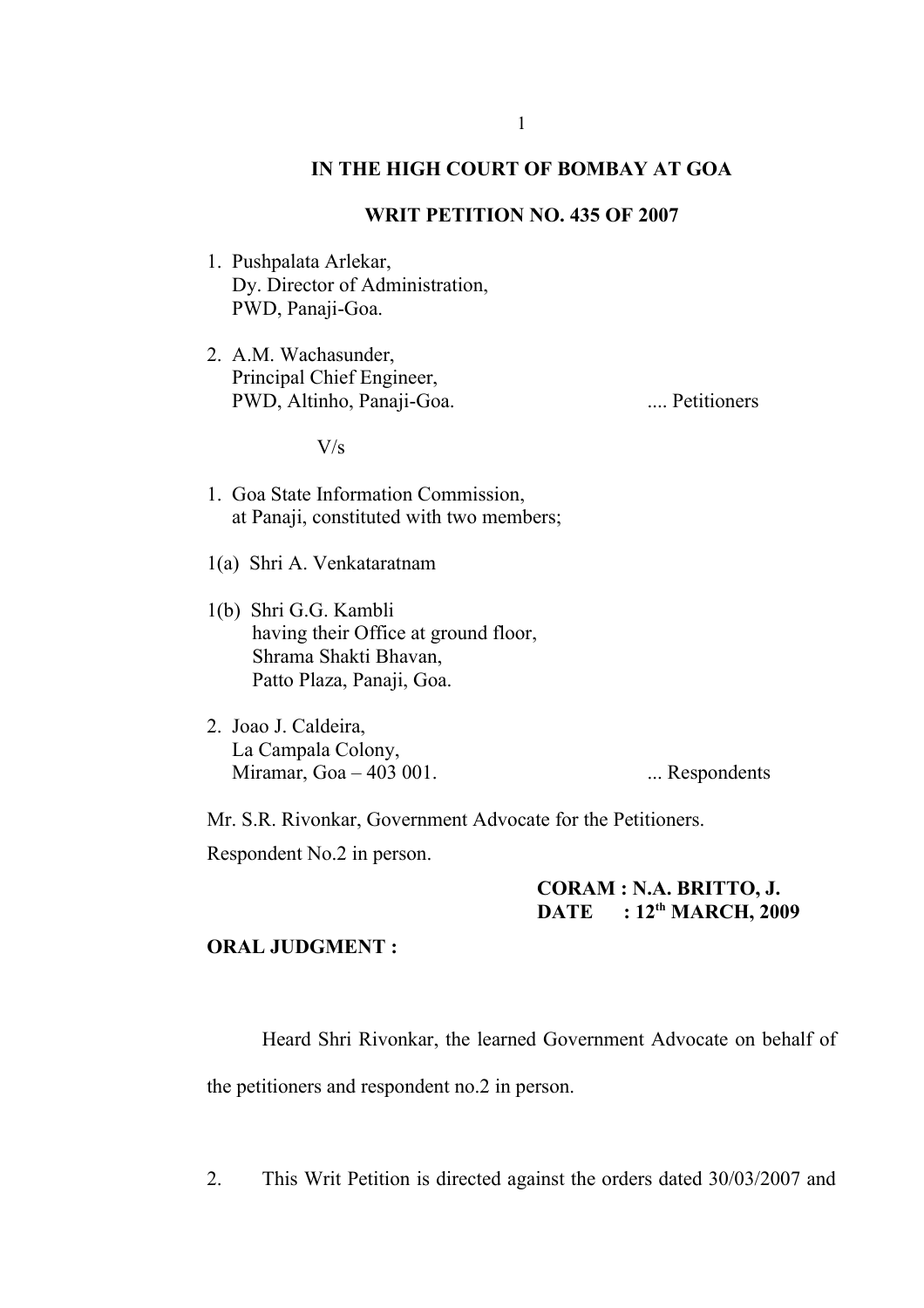27/06/2007 of the Goa State Information Commission. This petition is filed by the petitioners who are the Deputy Director of Administration and Principal Chief Engineer, PWD, Panaji-Goa. Petitioner No.1 was stated to be the Assistant Public Information Officer, but, Shri Rivonkar, the learned Government Advocate concedes that there is no such authority under the scheme of the Act (Right to Information Act, 2005).

3. As regards the order dated 27/06/2007, the learned Goa State Information Commission has held respondent no.2 (petitioner no.1, herein) and respondent no.3 (the Public Information Officer, Superintending Surveyor of Works, PWD), Panaji as persons responsible for delay in not providing complete information to the appellant (respondent no.2, herein) within the time limit specified in sub-section (1) of Section 7 of the Act and proceeded to impose a penalty of Rs. 10,000/- on respondent no.2 (petitioner no.1, herein) and Rs. 5,000/- on Shri A. Parulekar, the Public Information Officer and Superintending Surveyor of Works, PWD, Altinho, Panaji. The said Public Information Officer, Shri Parulekar has not challenged the said order imposing penalty of Rs. 5,000/- upon him.

4. As far as the penalty upon the petitioner no.1 is concerned, there is no dispute that at the relevant time, the Public Information Officer in the office of the Principal Chief Engineer, PWD, was the Superintending Engineer, as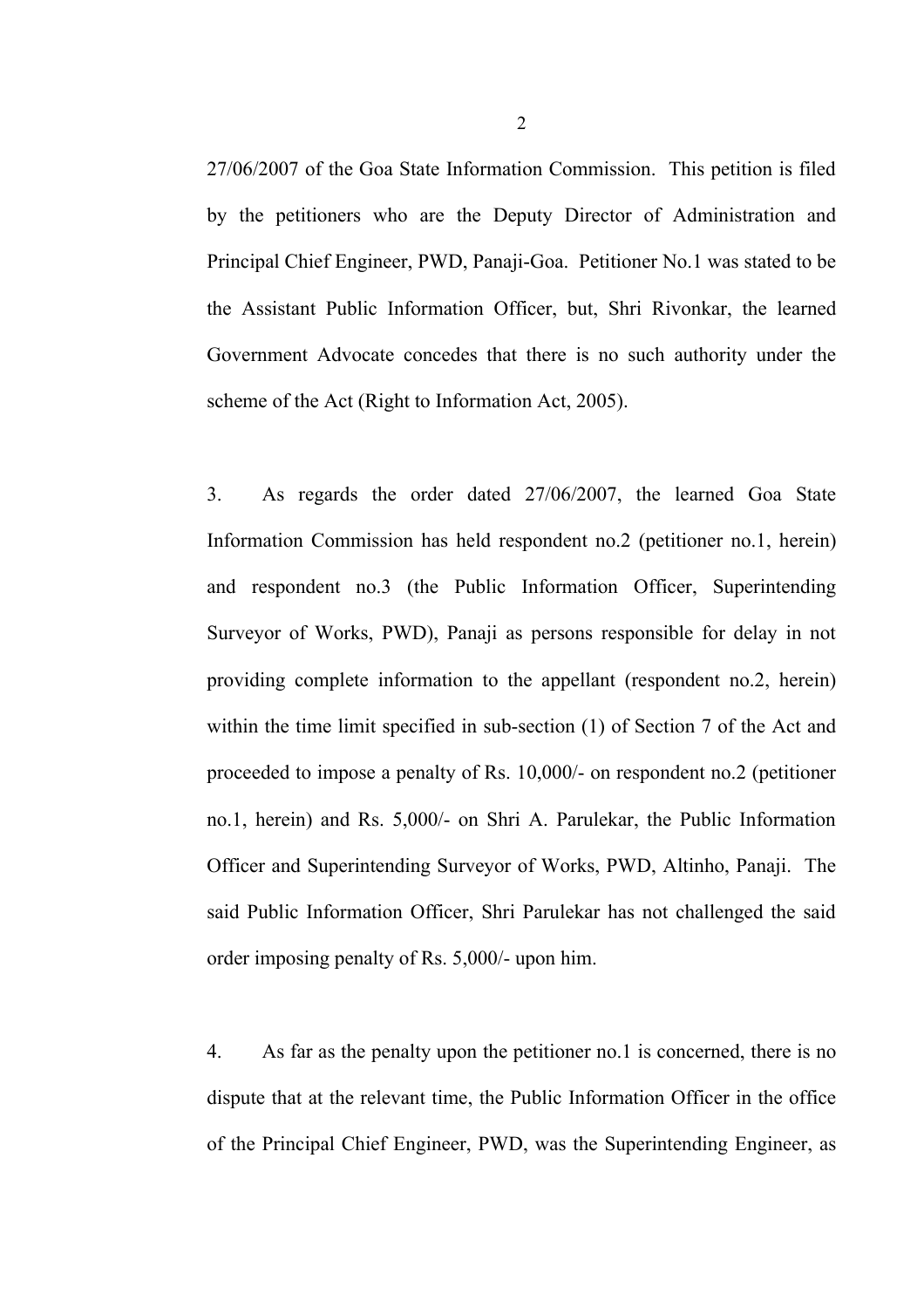stated by Shri Rivonkar. The respondent no.2 by his application dated 16/11/2006 sought certain information as regards filling of 33 vacancies of Junior Engineers from the said Public Information Officer i.e. Superintending Engineer. The application was marked to the petitioner no.1, herein. As the respondent no.2 did not obtain any information within the period of 30 days as required under the Act, respondent no.2 proceeded to file an appeal to the first appellate authority on 21/12/2006 and on that day it was the Principal Chief Engineer who was the first appellate authority. With effect from 22/12/2006, it is the petitioner no.1 who was designated as Public Information Officer, and Superintending Surveyor of works, PWD, who was designated as First Appellate Authority. In my view, who ought to have been penalised for not providing the information sought by respondent no.2 by his application dated 16/11/2006 within a period of 30 days, was the said Superintending Engineer of PWD who was the Public Information Officer. Petitioner no.1 herein was acting only as his subordinate in his other official capacity and could not have been penalised for not performing the duties imposed upon a Public Information Officer under the Act. Respondent No.2 has drawn my attention to sub-section 5 of Section 5 of the Act and has submitted that petitioner no.1 was required to render all assistance to the Public Information Officer – Superintending Engineer and it is she who malafidely did not furnish the information. The learned Commission in para 8 has come to the conclusion and, in my view rightly, that petitioner no.1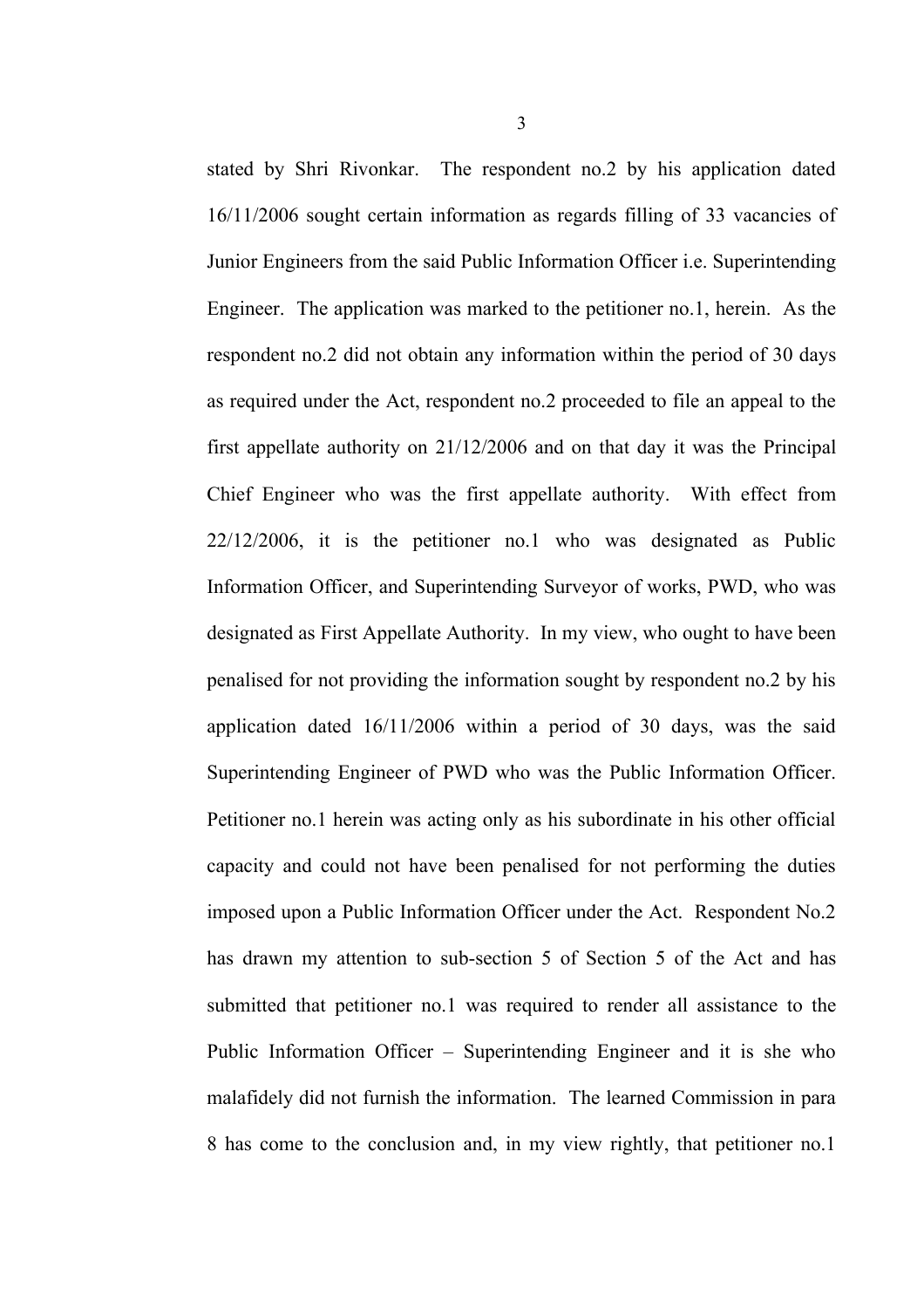(respondent no.2) was not a separate Public Information Officer and therefore the transfer of the application by Superintending Engineer (Respondent No.3?) under Section 6(3) of the Act itself was wrong and illegal. The learned Commission in para 9 has also held that "it is the exclusive statutory responsibility of respondent no.3, (or is it Superintending Engineer) being Public Information Officer to dispose off the application dated 16/11/2006 under Section 7 of the Act within the statutory period of 30 days." The learned Commission has further held that petitioner no.1/respondent no.2 had no jurisdiction to decide the application dated 16/11/2006 as she was not the Public Information Officer prior to 22/12/2006. In para 19 of Order dated 27/06/2007, the learned Commission has held that the Act does not empower the Public Information Officer to delegate his powers to the Assistant Public Information Officer and the Public Information Officer has to take its own decision. If these be the findings of the learned Commission, then petitioner no.1/respondent no.2 could not be either directed to give the information nor penalised for having not given the same.

5. In the light of the above, the petition deserves to succeed partly and the impugned order dated 27/06/2007 to the extent it imposes penalty of Rs. 10,000/- on petitioner no.1 herein, deserves to be set aside.

6. I have already stated that respondent no.3 i.e. Shri Parulekar,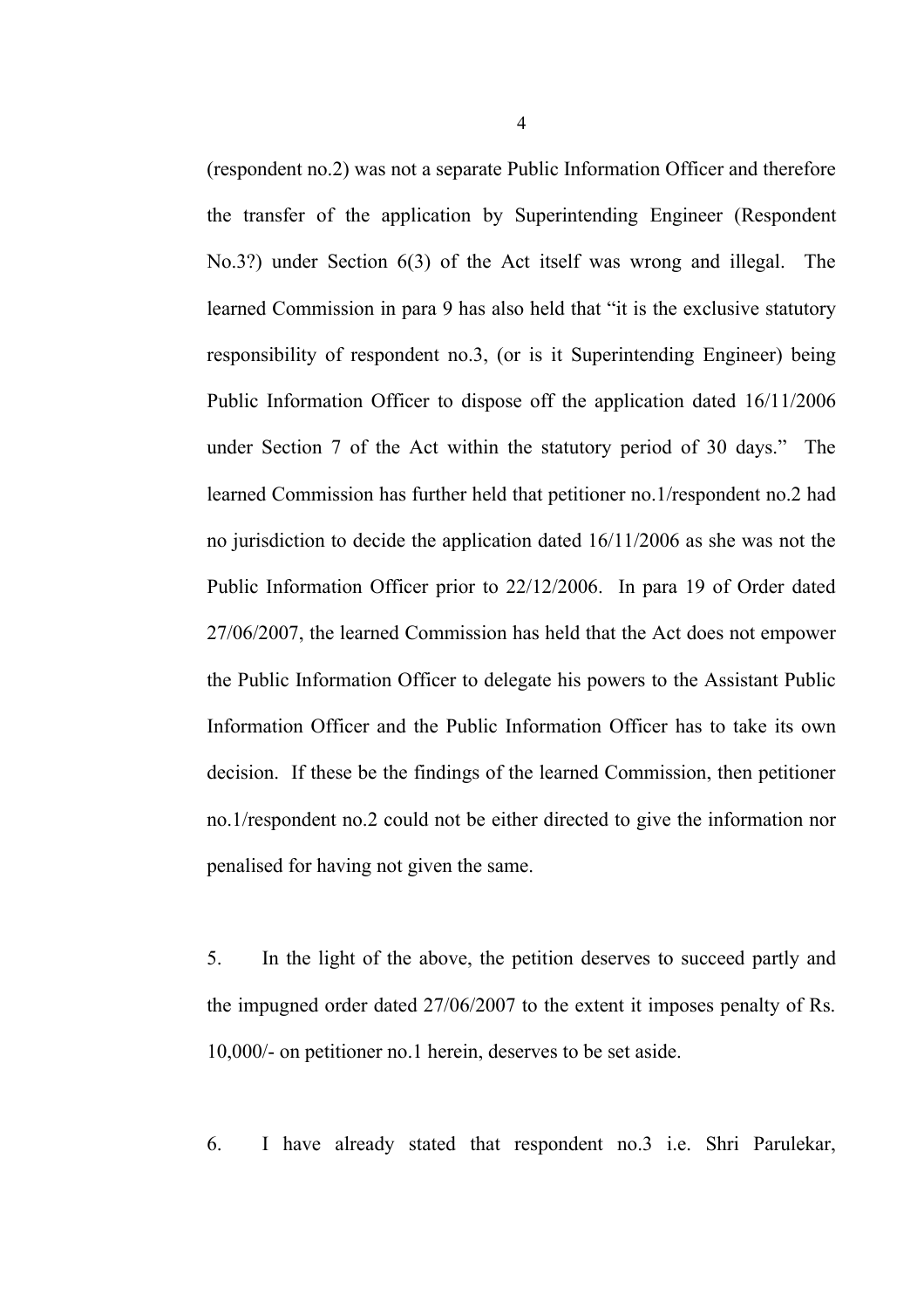Superintending Engineer of Works has not challenged the order. However, the conclusion arrived at by the learned Commission that the Principal Engineer as a first appellate authority, ought to have proceeded to decide the appeal within 30 days in terms of Section 19(c) of the Act cannot be faulted. The Commission has also noted that there was no order extending the period of 30 days and the time of 30 days had expired on 19/01/2007. The Commission has held that the order/memo dated 22/12/2006 was not retrospective, and that finding also cannot be faulted.

7. The application seeking information was filed on 16/11/2006 and the Public Information Officer admittedly did not provide the information within 30 days as required by sub-section (1) of Section 7 of the Act and therefore respondent no.2 was entitled to file a first appeal in terms of sub-section (1) of Section 19 of the Act which he did on 20/12/2006 and which was not disposed of by the First Appellate Authority i.e. Principal Chief Engineer within 30 days or extended period of 45 days. The second appeal was filed on 17/01/2007. It is contended on behalf of the petitioners that the second appeal was premature but this contention cannot be accepted, because the second appeal before the Commission was filed on 17/01/2007 after the respondent no.2 received letter dated 10/01/2007 from the office of Principal Chief Engineer (First Appellate Authority) that his application dated 20/12/2006 (i.e. appeal) was rejected. The observations of the Commission